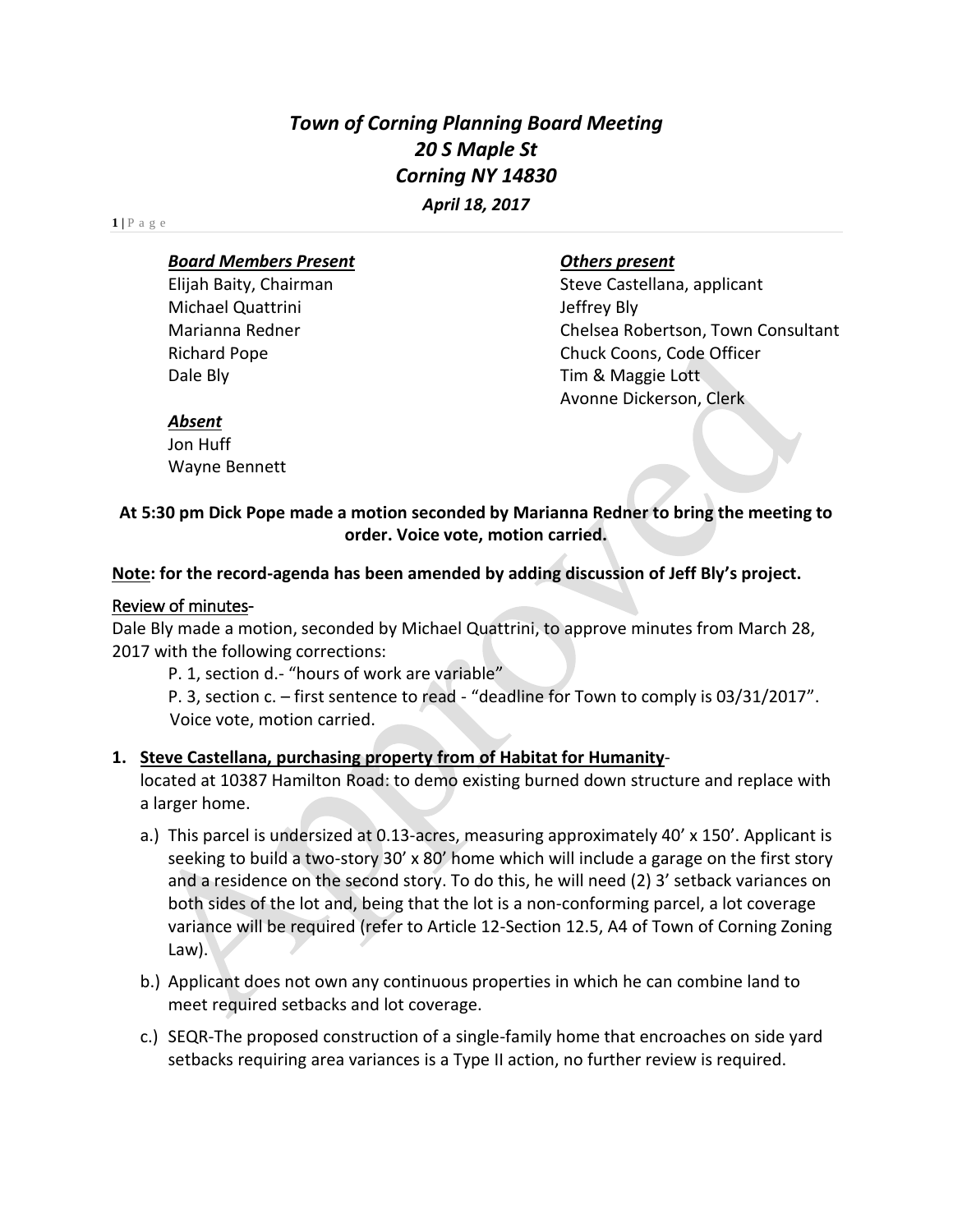# *Town of Corning Planning Board Meeting 20 S Maple St Corning NY 14830 April 18, 2017*

#### $2 | P a g e$

- d.) Motion by Dick Pope seconded by Dale Bly that the Planning Board is recommending the ZBA to grant a relief of 3' from the required 8' side lot setback on both the eastern side lot line and the western side lot line, contingent on sale of property. Voice vote, motion carried.
- e.) Motion by Dale Bly seconded by Mike Quattrini that the Planning Board is recommending the ZBA approve a variance from required 30% lot coverage to no more than 40% coverage, contingent on sale of property. Voice vote, motion carried.
- f.) Motion by Marianna Redner seconded by Dick Pope that the Planning Board is recommending the ZBA approve a lot width variance from 50' to 40', because this is a pre-existing lot at forty feet wide, contingent on sale of property. Voice vote, motion carried.

# **2. O.H. Striping Co., owned by Jeff Bly, located at 11178 River Road**-

At 7:10 pm, Dale Bly recused himself from the meeting. Discussion with Planning Board:

On April 12, 2017, NYS DEC sent a letter to Jeff Bly stating that there are concerns of more than 1-acre of soil being disturbed while clearing property.

This is an on-going violation under Article 17 of the ECL and will remain until a Stormwater Pollution Prevention Plan (SWPPP) is developed and a completed Notice of Intent (NOI) is submitted by applicant. Mr. Bly has until April 28, 2017 to submit a written response as to what actions will be taken to meet requirements.

Likewise, CEO Chuck Coons is concerned and has issued a cease and desist order to Mr. Bly, as the downed trees are in the floodplain.

Secondly, the location of the driveway has been moved from original site plan.

Planner Chelsea Robertson and Floodplain Mitigation Specialist Janet Thigpen feel that the best way to handle this is for the Planning Board to authorize Chuck to work with the applicant and DEC.

Motion by Mike Quattrini seconded by Dick Pope for the Town of Corning Planning Board to authorize Chuck Coons to be the Floodplain Administer (for this project only) to work with Mr. Bly and DEC to remedy any floodplain violations at the 11178 River Road site within a week. Voice vote, motion carried.

Also, Elijah Baity, stated that the Planning Board encourages Mr. Bly to remedy all SWPPP requirements per DEC if more than one acre has been disturbed and to either meet the original site plan approved by the Planning Board or to come back before the Planning Board with a new plot plan showing changes, which would require another public hearing.